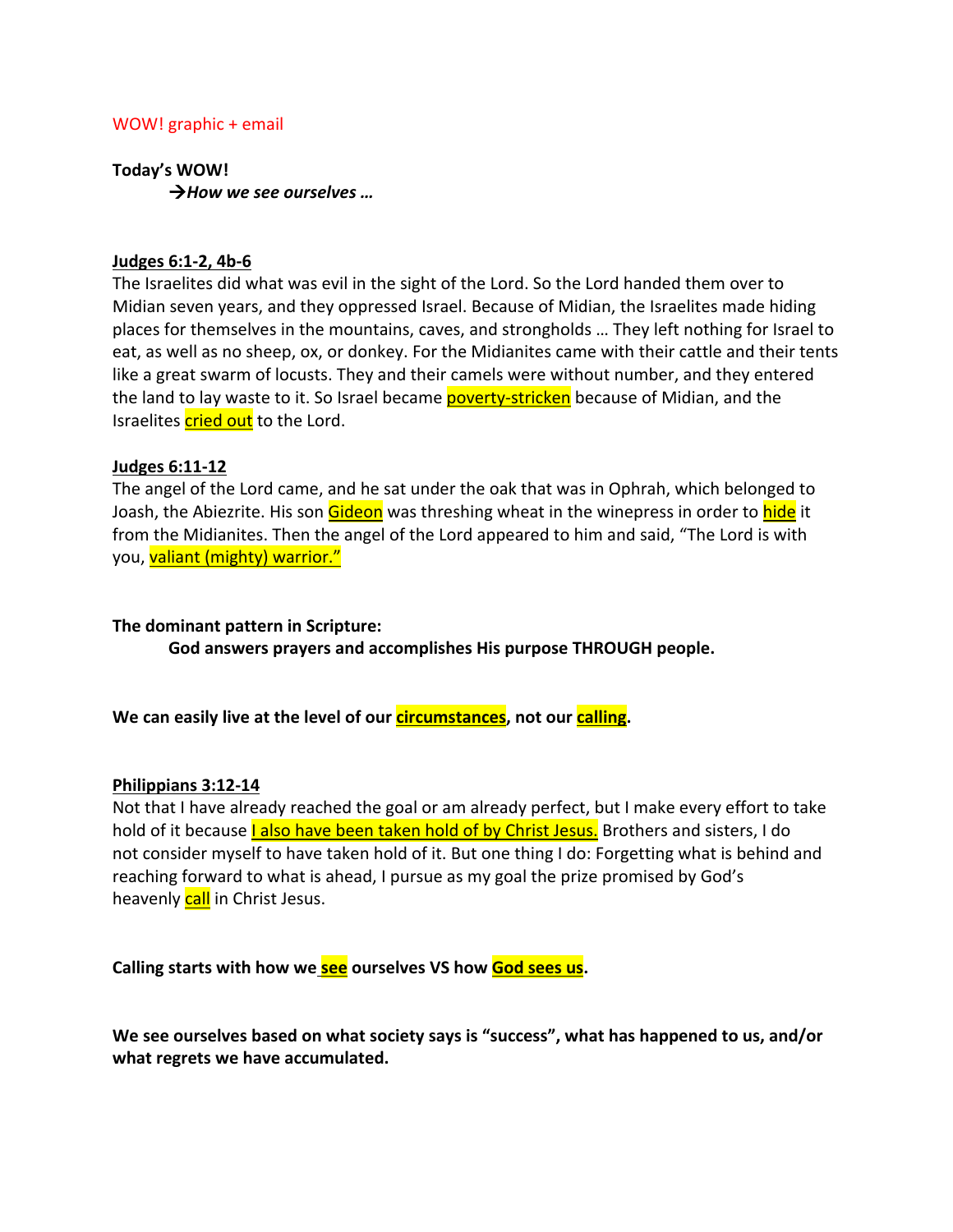**God "sees" us based on the fact that is He is WITH us and FOR us.**

**Tension: what we "see" and "feel" VS what God says.**

# **Valiant/Mighty WARRIOR**

### **Judges 6:13**

Gideon said to him, "Please, my lord, if the Lord is with us, why has all this happened? And where are all his wonders that our ancestors told us about? They said, 'Hasn't the Lord brought us out of Egypt?' But now the Lord has abandoned us and handed us over to Midian."

# **1) Circumstantial disillusionment**

#### **Judges 6:14**

The Lord turned to him and said, "Go in the strength you have and deliver Israel from the grasp of Midian. I am sending you!"

#### **Judges 6:15**

He said to him, "Please, Lord, **how can I** deliver Israel? Look, my family is the weakest in Manasseh, and I am the **youngest** in my father's family."

**2) Inner critic and coward**

**Fear & insecurity become louder than faith (=what God says).**

**Fear & insecurity always sound reasonable to us.**

### **Judges 6:16**

"But I will be with you," the Lord said to him. "You will strike Midian down as if it were one man."

#### **Judges 6:17-18**

Then he said to him, "If I have found favor with you, give me a sign that you are speaking with me. **<sup>18</sup>** Please do not leave this place until I return to you. Let me bring my gift and set it before you." And he said, "I will stay until you return."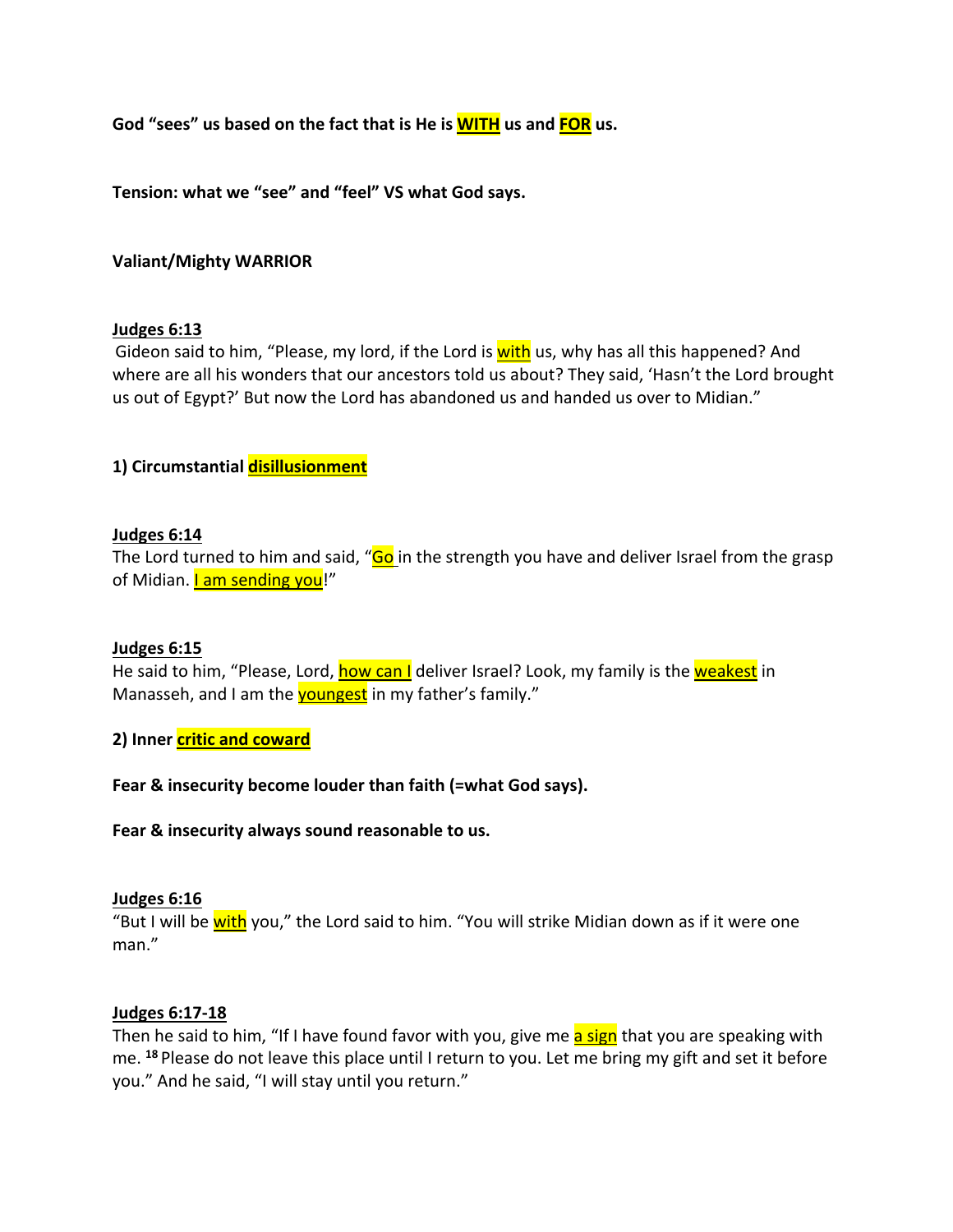# **3) Faltering faith**

**God is patient. God will reassure us but never remove the requirement for faith.**

# **Judges 6:25, 27**

On that very night the Lord said to him, "Take your father's young bull and a second bull seven years old. Then tear down the altar of Baal that belongs to your father and cut down the Asherah pole beside it … So Gideon took ten of his male servants and did as the Lord had told him. But because he was too afraid of his father's family and the men of the city to do it in the daytime, he did it at night.

# **God works with imperfect faith.**

**4) External opposition**

**5) Personal comfort and/or complacency**

 $32,000 \rightarrow 10,000 \rightarrow 300$ 

**How does a "mighty warrior" fight?**

- **a) With growing dependence**
- **b) Through humble obedience**
- **c) With present faith**

**Affirm biblical manhood and womanhood as one of the first gifts and affirmations of identity in our creation.**

**--Unique and complimentary**

**Biblical manhood involves responsibility.**

**Accepting responsibility requires commitment.**

**a) Commitment to living under the authority of God.**